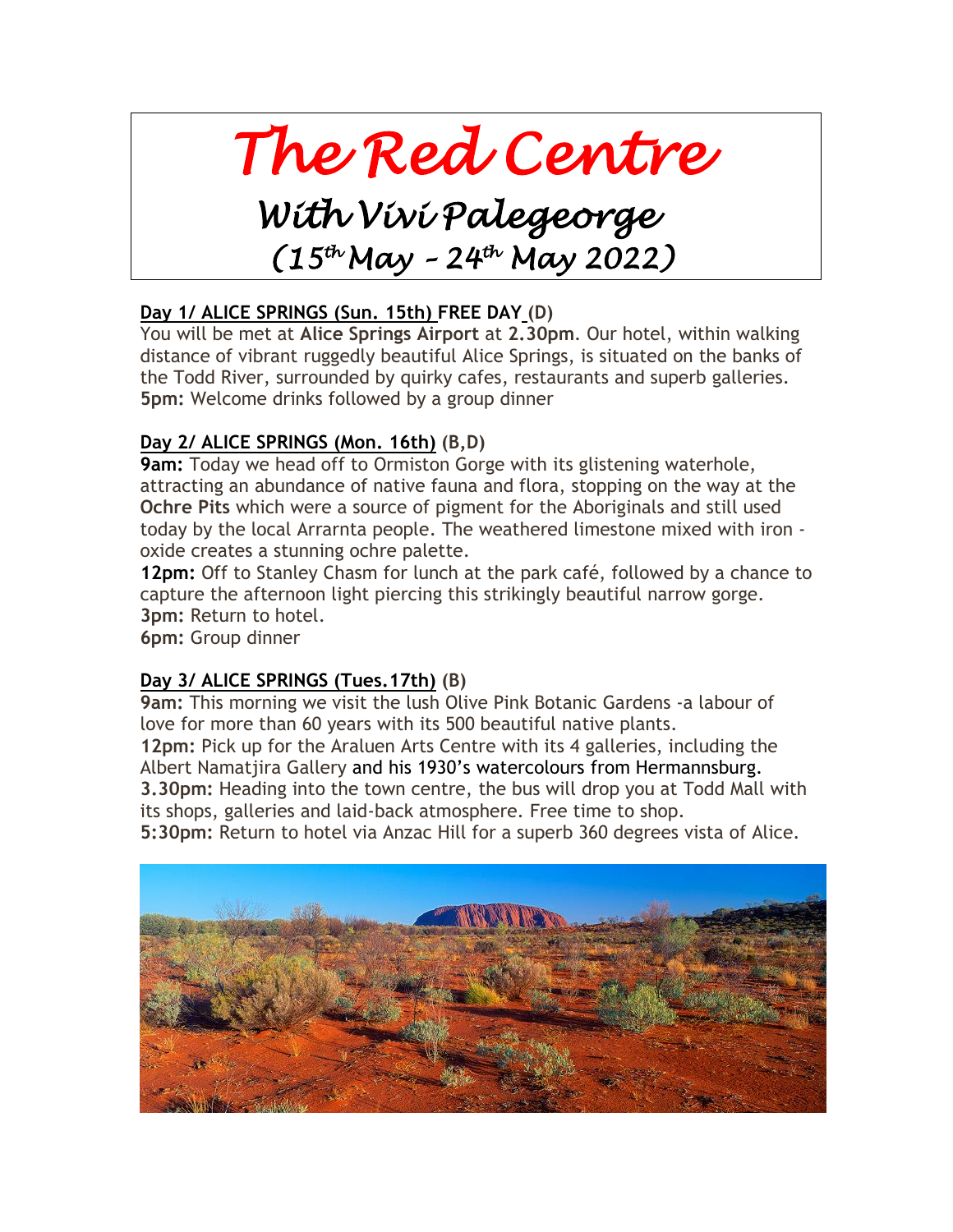#### **Day 4/ ALICE SPRINGS (Wed. 18th)**

**9am:** Today we travel to Ellery Creek Big Hole surrounded by high red cliffs and sandy banks shaded by eucalypts and acacias.

**12pm:** Depart for Simpsons Gap for our picnic lunch and to capture this peaceful setting surrounded by cycads and pale ghost gums.

**3pm:** Return to hotel

**5pm:** Late afternoon review with complimentary drink**(B,L)**

#### **Day 5/ KINGS CANYON (Thurs.19th) FREE DAY**

**9am**: Depart hotel for Kings Canyon **(5 hrs)** stopping on the way for coffee and lunch. Free afternoon to settle in at our fabulous resort or relax by the pool. **6pm:** Group dinner **(B,D)**

#### **Day 6/ KINGS CANYON (Fri.20th)**

**9am:** We head off into the canyon to capture this dramatic rugged landscape. Kings Canyon in Awtarrka National Park with its yawning chasm is undoubtedly one of the most spectacular sights in Central Australia**. 12:30pm:** Return to hotel. The café is open for lunch.

**3pm- 5pm** Afternoon workshop at our resort. **(B)**

#### **Day 7 / ULURU (Sat. 21st) FREE DAY**

**9am:** Morning departure to Uluru. (3-4 hrs) Free time to settle in. **4.30pm:** Pick up from our hotel for our fabulous BBQ Sunset Desert Dinner.

Nothing quite compares you for your first sight of Uluru!

As the sun sets, the rock is illuminated in a in a burnished orange, shimmering to deep reds to a perfect charcoal silhouette. **(B,D)**